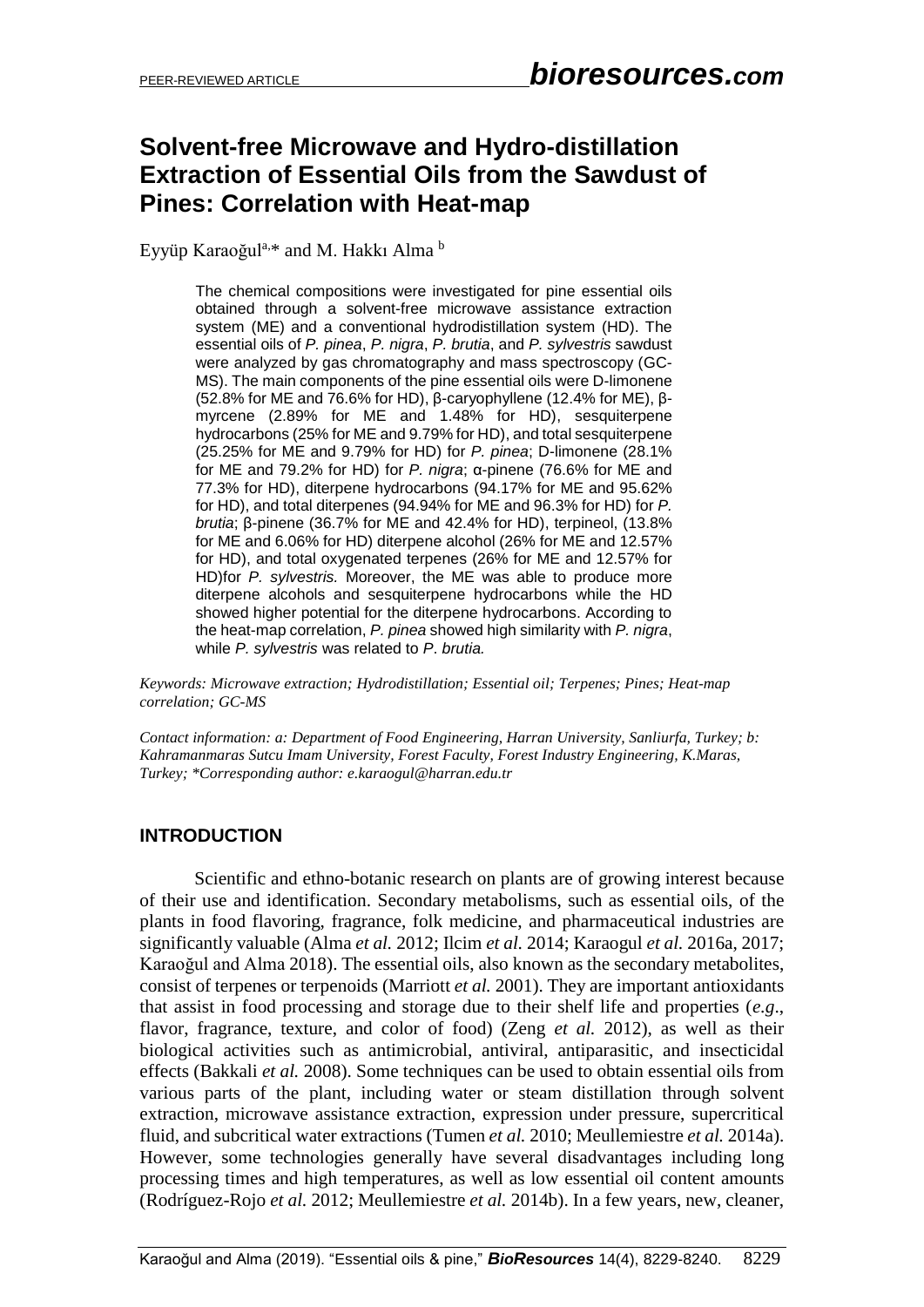and green tendency techniques (*e*.*g*., microwave assistance extraction system) could be preferred because of their shorter extraction times, lesser consumption abilities of both the organic solvent and energy, and their production of high-quality content of the essential oils (Gholivand *et al.* 2013; Meullemiestre *et al.* 2014b; Fernández-Agulló *et al.* 2015; Mellouk *et al.* 2016).

Four pine species are commonly known and commercially used in Turkey (*Pinus pinea, Pinus nigra, Pinus brutia*, and *Pinus sylvestris).* The essential oils of the pines are usually used as food and beverage additives for additional flavor, and as cosmetics and perfumery ingredients for fragrances (Ustun *et al.* 2006; Tumen *et al.* 2010). The objective of this study is to investigate and to compare the essential oils of the pine species (*e*.*g*., *P. pinea, P. nigra, P. brutia, P. sylvestris)* through a solvent-free microwave assistance extraction system (ME) and a conventional hydro distillation system (HD).

#### **EXPERIMENTAL**

#### **Materials**

Four different fresh pine sawdust were used in this study. The pine species *P. pinea*, *P. nigra*, and *P. brutia* were obtained from Kahramanmaras province located in the Mediterranean region of Turkey. *Pinus sylvestris* was provided from Kars province located in the East Anatolian region of Turkey. The form of sawdust was approximately (30 x 2.5 x 0.25 mm) as well as air dried of their moisture content. The pine species were identified at the Dept. of Forest Engineering at Kahramanmaras Sutcu Imam University. The sawdust's were air dried before use.

## **Isolation of the Essential Oil**

The essential oils of the pines were extracted by a conventional hydrodistillation system (HD) and a microwave assistance extraction system (ME), (NEOS Milestone laboratory oven, Sorisole, Italy) (Fig. 1.). A Clevenger apparatus was also used for the hydro-distillation (SAHA laboratory, Ankara, Turkey) unlike ME. Using 150 g of the pine sawdust, the essential oils were collected at 4 h by HD, 45 min by the ME, and then dried over anhydrous sodium sulfate in a vial until further analysis. The HD process was distilled 400 mL volume of water. At 300 W microwave irradiation power of the ME system, the samples were heated using a fixed power. Each extraction process was repeated three times to find a correct standard deviation.

## **Pine Essential Oil Analysis**

Gas chromatography-mass spectrometry (GC-MS) was performed using a Clarus 680 instrument (Perkin-Elmer Technologies, Waltham, MA, USA) equipped with an HP-5MS capillary column (30 m/320 μm i.d., 0.25 μm film thickness). The carrier gas was helium and was delivered at a 1.0 mL/min flow rate. The temperature of the column oven was set starting from 40  $^{\circ}$ C (hold time 4 min) to 180  $^{\circ}$ C at a 3 °C/min heating rate. The temperature program after the 5 min of hold time at 180 °C was continued at 20 °C/min to 230 °C for 20 min. The injection and the MS-transfer line temperature were held at 250 °C, which ran in the electron impact ionization mode at a 70-eV electron energy level. Compounds were identified by comparison of the mass spectra with the NIST 09, replib, mainlib and WILEY11 mass spectral database (Salem *et al.* 2015) and the measured retention index (RI) values of the components with a homologous series of C7-C30 n-alkane standards (about 99% purity). The quantitative area-percent measurements were based on peak areas from the GC-MS data.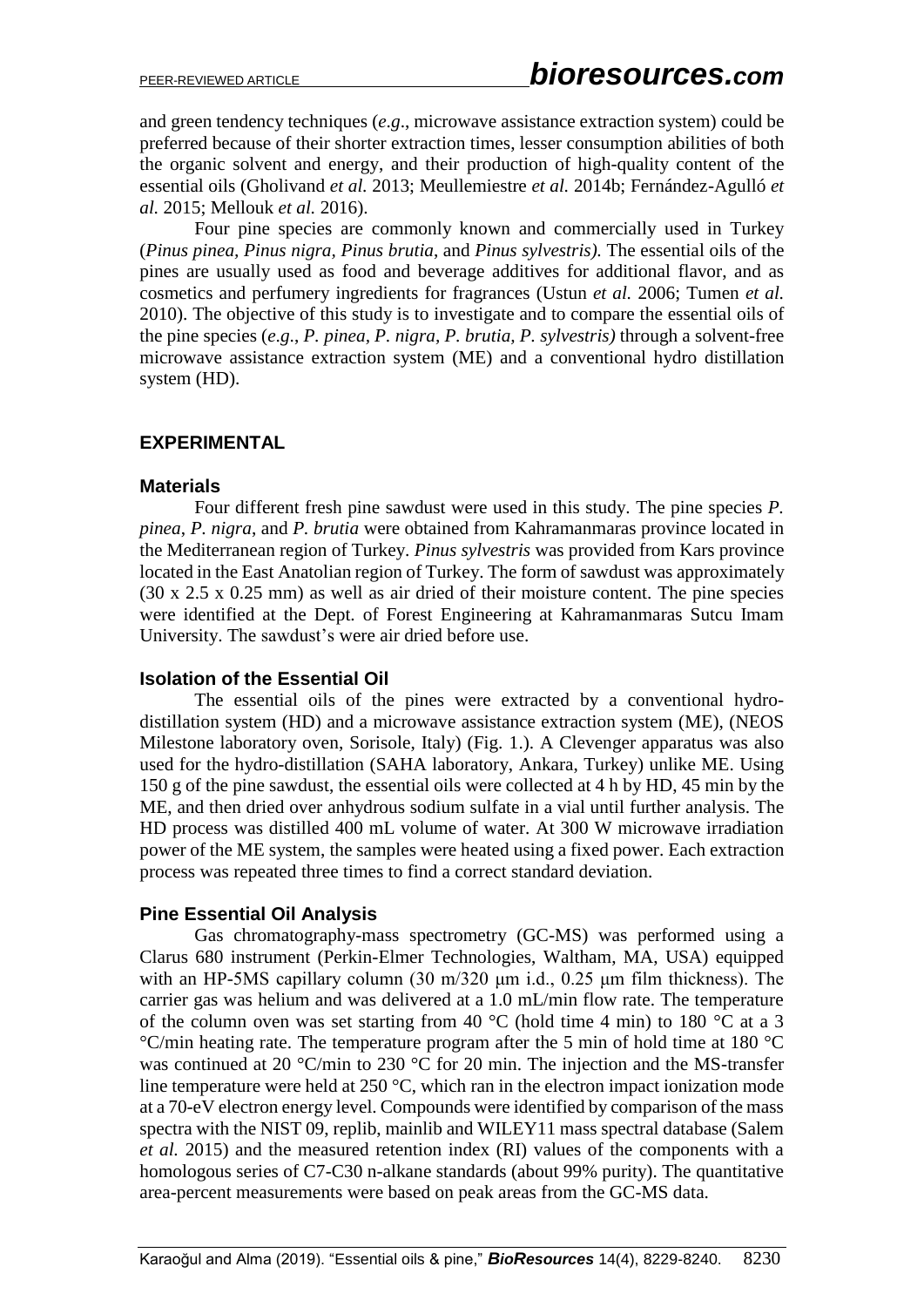

**Fig. 1.** Isolation apparatus of the essential oils; (A) microwave assistance extraction system, (B) conventional hydro-distillation system, (1) refrigerant system, (2) collected oil fraction, (3) microwave oven

#### **Statistical Analysis**

The statistical analysis was calculated by Excel 2016 program. The results were subjected to an analysis of variance at the 95% confidence level, and significant differences between mean values of the results were investigated using ANOVA Single Factor.

#### **RESULTS AND DISCUSSION**

The essential oils of the pine species were obtained through a solvent-free microwave assistance extraction system (ME) and a conventional hydro-distillation system (HD). Terpene groups in the essential oils of the *Pinus* species were investigated and compared. The groups were categorized into diterpene hydrocarbons, diterpene alcohols, sesquiterpene hydrocarbons, and sesquiterpene alcohols. These aromatic diterpenes can be used for anti-inflammation, anti-carcinogenesis, and neuroprotection (Kiyama 2017). The terpene categories and their amounts in various pine sawdust are shown in Table 2. Additionally, the essential oil compositions, retention time, and retention index of the various pine species sawdust are showcased in Table 1. A total of 34 various essential oil components were determined for all pine species. As can be seen in Table 1, total numbers of determined essential oil compounds were in the range of 13 to 21 chemical compounds according to each pine species. It was clear that the essential oil compounds number by the ME were a higher amount of than the HD. This phenomenon could be related back to the microwave energy effect (Orio *et al.* 2012; Mellouk *et al.* 2016)

The percent amount of the main component was affected by the extraction procedures and pine species. Percent compositions of the main component of the essential oils in the sawdust of the pine species are shown in Figs. 2 and 3. The main compositions of the essential oil in *P. pinea* were D-limonene at 52% to 76%, β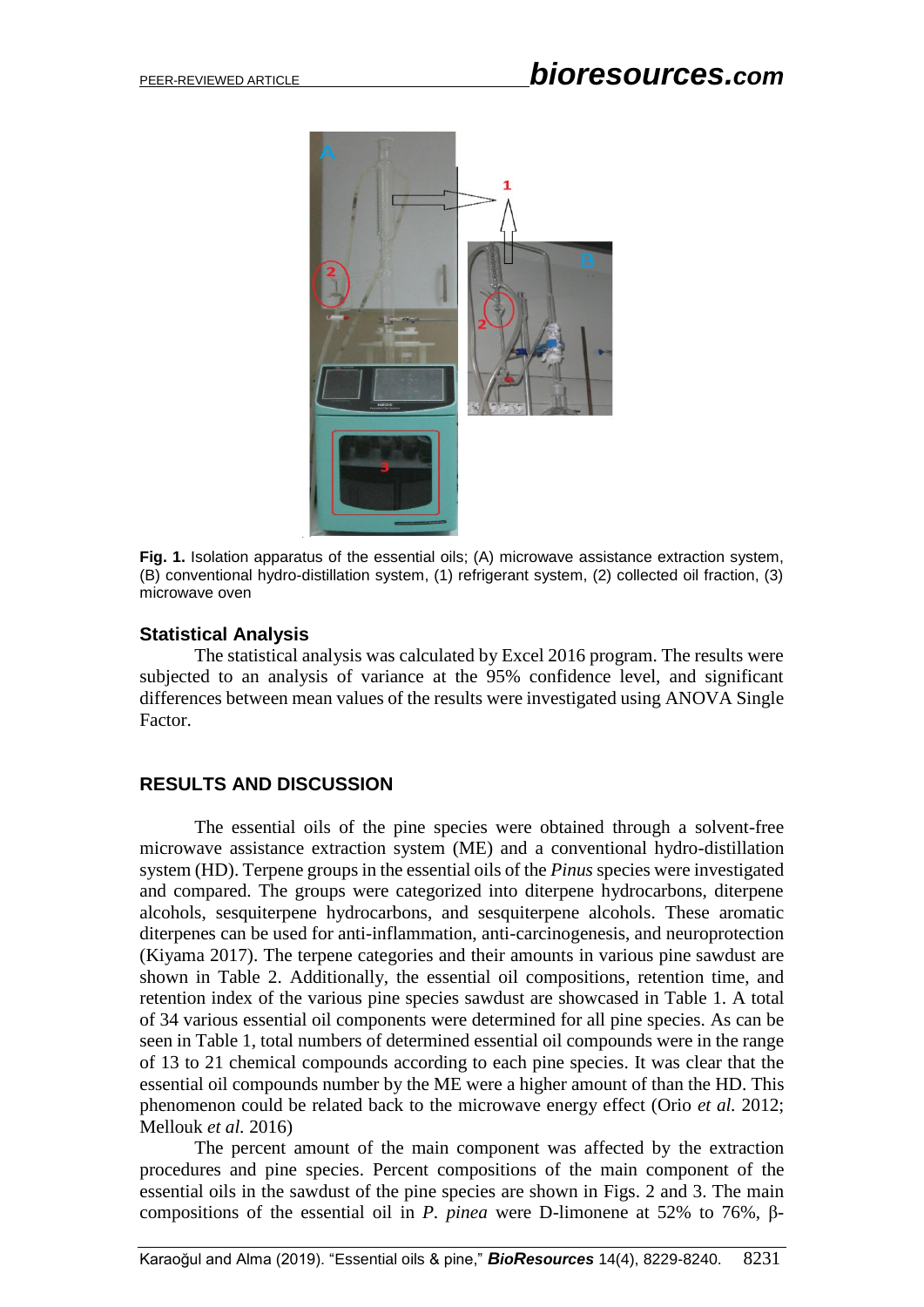caryophyllene at 12%, α-pinene at 4.5% to 7%, β-pinene at 1.8% to 6.8%, longifolene at 5.6%, β-myrcene at 1.4% to 2.9%, and terpineol at 1.2% to 1.9%. The main components of *P. nigra* were D-limonene at 28% to 79%, α-pinene at 4.75% to 37%, eremophilene at 7.45%, δ-cadinene at 3.5%, β-caryophyllene at 3.31%, and terpineol at 1.6% to 4.2%. The main components of *P. brutia* essential oil were α-pinene at 76% to 77%, β-pinene at 12%, and D-limonene and camphene at 1.2% to 1.3%. The main composition of *P. sylvestris* was β-pinene at 36% to 42%, α-pinene at 24% to 32%, terpineol at 6% to 13.8%, 4-terpineol at 6% to 11.6%, and D-limonene at 2.7% to 2.8%.

The percent compositions of α-pinene, β-pinene, and D-limonene of the essential oils in the pine species are illustrated in Fig. 2. The  $\alpha$ -pinene was at highest proportion in the *P. brutia*, and the lease proportion in the *P. pinea*. However, the αpinene in the *P. nigra* and *P. sylvestris* were not significantly affected, unlike with the HD in the *P. nigra.* Moreover, the α-pinene was increased by the ME in the *P. pinea* and *P. nigra*, unlike in the *P. brutia* and *P. sylvestris.* The results showed that the highest to lowest amount of the β-pinene in each species was *P. sylvestris, P. brutia, P. pinea*, and *P. nigra* (Megawati *et al.* 2019). The highest amount of D-limonene was in the *P. nigra*, followed closely by the *P. pinea.*





**Fig. 2.** Percent compositions of α-pinene, β-pinene, and D-limonene as the main component in the sawdust of the pine species

β-myrcene, terpineol, and β-caryophyllene of the essential oils in the pine species were shown as the percent compositions in Fig. 3. β-myrcene was the highest in *P. pinea*, followed by *P. brutia*, *P. pinea,* and *P. sylvestris*. Moreover, β-myrcene could be obtained by HD because of its polarity. Terpineol composition was the highest in *P. sylvestris*, while *P. brutia* had the lowest amount. It was confirmed that the highest amount of β-caryophyllene was in *P. pinea*, followed by *P. nigra.* Moreover, according to statistical analysis, there were significant differences among the HD and ME treatments ( $p < 0.05$ ) for α-pinene, β-pinene, D-limonene, terpineol, and βcaryophyllene in *P. pinea* and *P. nigra.* Besides, the terpineol (in *P. brutia*), α-pinene, D-limonene, β-caryophyllene (in *P. sylvestris*) were p < 0.05. However, there were no significant differences among the HD and ME treatments ( $p > 0.05$ ) for α-pinene, βpinene, D-limonene, and β-caryophyllene in *P. brutia* and β-pinene and terpineol in *P. sylvestris.*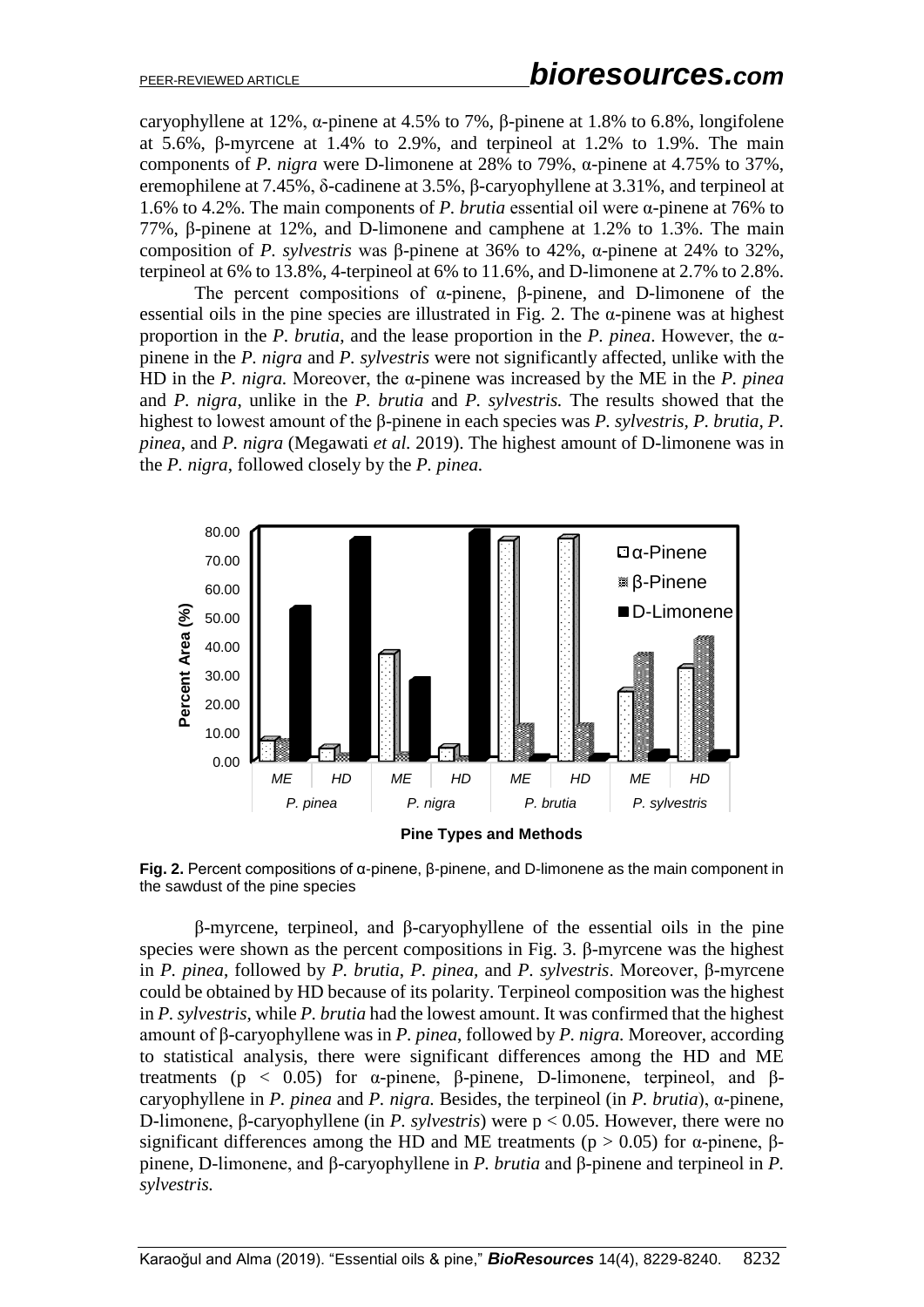# PEER-REVIEWED ARTICLE *bioresources.com*

|                  |                 |                 |                  | P. pinea        |                 | P. nigra        |                 | P. brutia        |                  | P. sylvestris        |                 |
|------------------|-----------------|-----------------|------------------|-----------------|-----------------|-----------------|-----------------|------------------|------------------|----------------------|-----------------|
| <b>No</b>        | RT <sup>1</sup> | RI <sup>2</sup> | CN <sup>3</sup>  | ME <sup>4</sup> | HD <sup>5</sup> | <b>ME</b>       | HD              | <b>ME</b>        | HD               | <b>ME</b>            | HD              |
| $\mathbf{1}$     | 16.7            | 1135            | $\alpha$ -Pinene | $7.3 + 0.32$    | $4.58 + 0.38$   | $37.4 \pm 0.4$  | $4.75 \pm 0.45$ | 76.6±0.67        | 77.3±0.38        | $24.3 \pm 0.37$      | $32.5 \pm 1.5$  |
| $\boldsymbol{2}$ | 17.4            | 1160            | camphene         | $0.18 \pm 0.02$ | $0.08 + 0.01$   | $0.52 \pm 0.08$ | $0.09 + 0.01$   | $1.23 \pm 0.07$  | $1.33 + 0.07$    | $0.80 + 0.1$         | $1.05 \pm 0.05$ |
| 3                | 18.8            | 1185            | β-Myrcene        | $2.89 + 0.11$   | $1.48 + 0.02$   | <b>ND</b>       | $1.64 \pm 0.24$ | $1.67 + 0.2$     | $1.79 \pm 0.21$  | $1.20 + 0.2$         | $1.41 \pm 0.09$ |
| 4                | 19.8            | 1198            | $\beta$ -Pinene  | $6.79 \pm 0.21$ | $1.80 + 0.2$    | $2.09 \pm 0.09$ | $0.43 + 0.07$   | $12.0 + 0.96$    | $12.2 \pm 0.24$  | $36.7 \pm 0.73$      | $42.4 \pm 0.44$ |
| 5                | 21.1            | 1213            | D-Limonene       | $52.8 + 0.86$   | 76.6±0.67       | $28.1 \pm 1.14$ | 79.2±0.73       | $1.21 \pm 0.08$  | $1.37 + 0.13$    | $2.85 \pm 0.15$      | $2.73 \pm 0.23$ |
| 6                | 22.4            | 1236            | α-Tricyclene     | <b>ND</b>       | <b>ND</b>       | <b>ND</b>       | <b>ND</b>       | $0.07 \pm 0.009$ | $0.07 + 0.01$    | $0.05 \pm 0.00$<br>9 | <b>ND</b>       |
| 7                | 23.1            | 1246            | carene           | $0.18 + 0.02$   | $0.36 + 0.05$   | $0.10 + 0.02$   | <b>ND</b>       | $0.10 \pm 0.02$  | $0.08 + 0.01$    | $0.20 \pm 0.02$      | <b>ND</b>       |
| 8                | 26.5            | 1296            | Sabinene         | <b>ND</b>       | <b>ND</b>       | <b>ND</b>       | <b>ND</b>       | <b>ND</b>        | <b>ND</b>        | $0.18 + 0.02$        | $0.20 + 0.02$   |
| 9                | 27.4            | 1310            | terpineol        | $1.93 + 0.07$   | $1.24 \pm 0.14$ | $4.28 \pm 0.28$ | $1.62 \pm 0.12$ | $0.39 + 0.03$    | $0.41 \pm 0.03$  | $13.8 + 0.19$        | $6.06 \pm 0.06$ |
| 10               | 29.2            | 1336            | α-Ylangene       | $0.15 \pm 0.01$ | <b>ND</b>       | $0.47 \pm 0.03$ | <b>ND</b>       | <b>ND</b>        | <b>ND</b>        | $0.03 + 0.00$<br>9   | <b>ND</b>       |
| 11               | 30.7            | 1365            | o-Cymene         | <b>ND</b>       | <b>ND</b>       | <b>ND</b>       | <b>ND</b>       | $0.12 \pm 0.009$ | $0.03 \pm 0.009$ | <b>ND</b>            | $0.13 \pm 0.02$ |
| 12               | 31.1            | 1365            | β-Phellandrene   | <b>ND</b>       | <b>ND</b>       | <b>ND</b>       | <b>ND</b>       | $1.03 + 0.03$    | $1.16 \pm 0.16$  | $1.44 \pm 0.06$      | $1.44 \pm 0.16$ |
| 13               | 32.1            | 1380            | α-Longipinene    | $2.64 \pm 0.36$ | $0.94 \pm 0.06$ | $0.45 \pm 0.05$ | $0.25 \pm 0.05$ | $0.02 \pm 0.009$ | $0.02 \pm 0.009$ | <b>ND</b>            | <b>ND</b>       |
| 14               | 32.5            | 1390            | α-Copaene        | $0.26 \pm 0.03$ | <b>ND</b>       | $0.37 \pm 0.03$ | <b>ND</b>       | <b>ND</b>        | <b>ND</b>        | $0.16 + 0.02$        | $0.08 + 0.01$   |
| 15               | 33.2            | 1395            | y-Terpinene      | <b>ND</b>       | <b>ND</b>       | <b>ND</b>       | <b>ND</b>       | $0.13 \pm 0.02$  | $0.15 \pm 0.01$  | $0.53 + 0.03$        | $0.49 + 0.01$   |
| 16               | 33.4            | 1401            | Sativen          | $0.17 \pm 0.02$ | $0.05 \pm 0.01$ | $0.24 \pm 0.01$ | <b>ND</b>       | <b>ND</b>        | <b>ND</b>        | <b>ND</b>            | <b>ND</b>       |
| 17               | 34              | 1405            | Eremophilene     | <b>ND</b>       | $2.29 \pm 0.21$ | $7.45 \pm 0.45$ | <b>ND</b>       | $0.02 \pm 0.009$ | <b>ND</b>        | <b>ND</b>            | <b>ND</b>       |
| 18               | 34.1            | 1410            | Longifolene      | $5.65 \pm 0.35$ | <b>ND</b>       | <b>ND</b>       | <b>ND</b>       | <b>ND</b>        | <b>ND</b>        | <b>ND</b>            | <b>ND</b>       |
| 19               | 34.2            | 1413            | β-Caryophyllene  | $12.4 \pm 0.46$ | <b>ND</b>       | $1.55 \pm 0.05$ | $3.31 \pm 0.31$ | $0.22 \pm 0.02$  | $0.24 \pm 0.04$  | <b>ND</b>            | <b>ND</b>       |
| 20               | 35.1            | 1426            | α-Caryophyllene  | <b>ND</b>       | $0.87 + 0.03$   | $1.29 \pm 0.01$ | $0.52 \pm 0.02$ | $0.14 \pm 0.009$ | $0.33 + 0.02$    | <b>ND</b>            | <b>ND</b>       |
| 21               | 35.5            | 1437            | y-Muurolene      | $0.53 \pm 0.03$ | <b>ND</b>       | <b>ND</b>       | <b>ND</b>       | <b>ND</b>        | <b>ND</b>        | <b>ND</b>            | <b>ND</b>       |
| 22               | 35.8            | 1424            | β-Cubebene       | $1.31 \pm 0.11$ | <b>ND</b>       | $1.81 \pm 0.19$ | <b>ND</b>       | ND.              | <b>ND</b>        | $0.88 + 0.02$        | $0.33 + 0.05$   |
| 23               | 35.9            | 1449            | caryophyllene    | $0.16 \pm 0.02$ | $5.65 \pm 0.35$ | <b>ND</b>       | <b>ND</b>       | <b>ND</b>        | <b>ND</b>        | <b>ND</b>            | <b>ND</b>       |

## **Table 1.** Percent Compositions, Retention Time, and Retention Index of the Essential Oils Among the Pine Species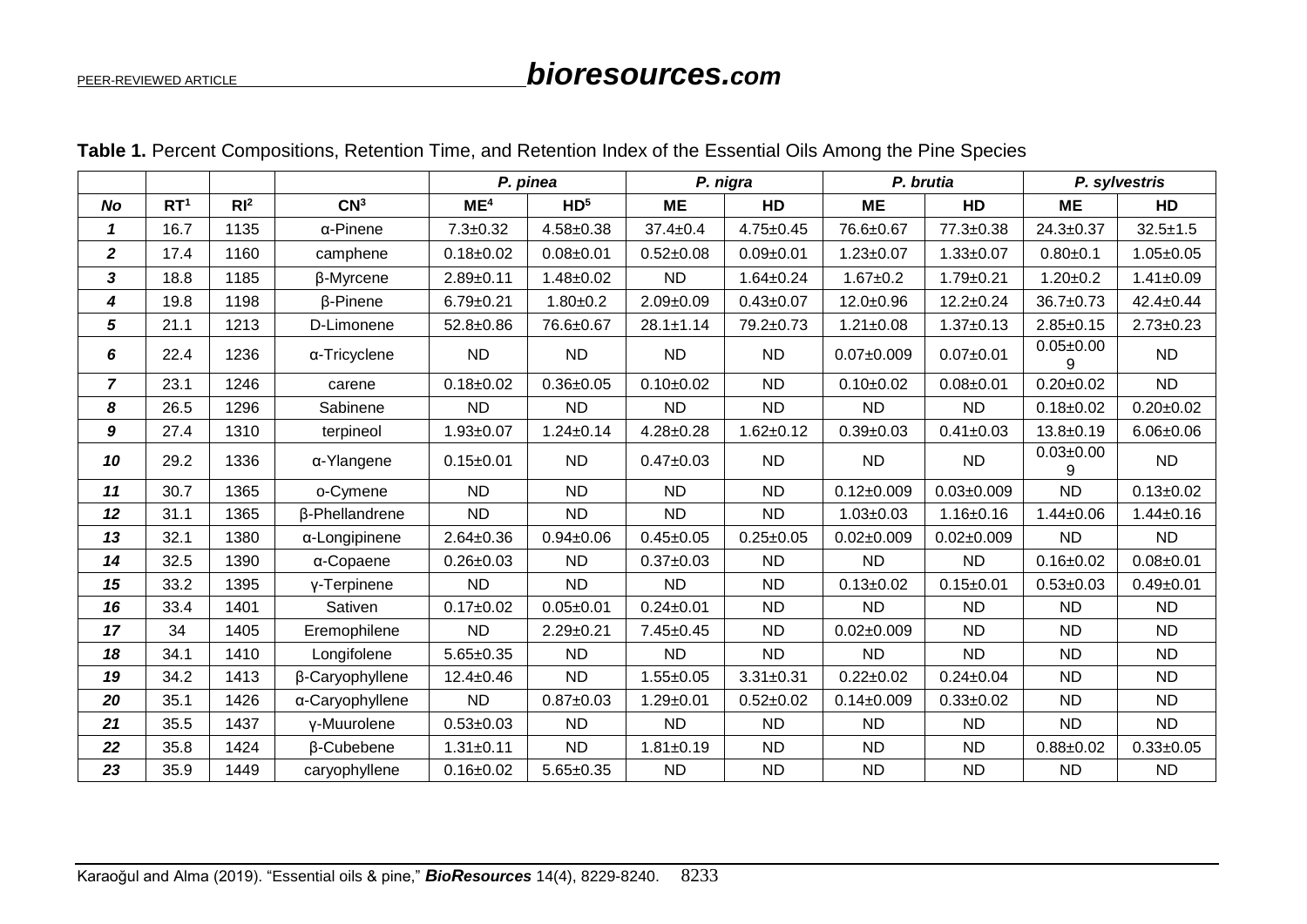| 24                                          | 36.1 | 1442 | α-Muurolene      | $.02 + 0.02$    | <b>ND</b> | <b>ND</b>       | <b>ND</b>        | <b>ND</b>        | <b>ND</b>        | $0.99 + 0.01$   | $0.43 \pm 0.07$  |
|---------------------------------------------|------|------|------------------|-----------------|-----------|-----------------|------------------|------------------|------------------|-----------------|------------------|
| 25                                          | 36.5 | 1454 | δ-Cadinene       | $0.76 \pm 0.06$ | <b>ND</b> | $3.57 \pm 0.43$ | $0.23 \pm 0.03$  | $0.24 \pm 0.01$  | <b>ND</b>        | $0.29 \pm 0.01$ | $0.10+0.01$      |
| 26                                          | 38.4 | 1472 | Fenchol, exo-    | <b>ND</b>       | ND.       | <b>ND</b>       | <b>ND</b>        | $0.18 \pm 0.009$ | $0.11 \pm 0.01$  | $0.34 \pm 0.04$ | $0.20 \pm 0.02$  |
| 27                                          | 39.8 | 1508 | α-Cadinol        | $0.15 \pm 0.01$ | <b>ND</b> | $0.50 + 0.06$   | $0.40 \pm 0.04$  | $0.01 \pm 0.009$ | <b>ND</b>        | <b>ND</b>       | <b>ND</b>        |
| 28                                          | 41.7 | 1529 | <b>Borneol</b>   | <b>ND</b>       | ND.       | <b>ND</b>       | $0.07 + 0.01$    | $0.16 \pm 0.01$  | $0.08 + 0.01$    | $0.30 + 0.05$   | $0.15 \pm 0.01$  |
| 29                                          | 42.1 | 1540 | 4-Terpineol      | <b>ND</b>       | ND.       | <b>ND</b>       | $0.05 \pm 0.009$ | $0.04 \pm 0.009$ | $0.08 \pm 0.009$ | $11.6 \pm 0.38$ | $6.16 \pm 0.16$  |
| 30                                          | 49.7 | 1679 | Cycloisosativene | <b>ND</b>       | <b>ND</b> | $0.28 \pm 0.05$ | $0.05 \pm 0.009$ | <b>ND</b>        | <b>ND</b>        | $0.05 + 0.01$   | $0.02 \pm 0.009$ |
| 31                                          | 50.7 | 1695 | Cryptopinone     | $1.60 + 0.2$    | ND.       | <b>ND</b>       | ND.              | <b>ND</b>        | <b>ND</b>        | ND.             | ND.              |
| 32                                          | 50.9 | 1701 | Eremophilene     | <b>ND</b>       | ND.       | <b>ND</b>       | $1.03 \pm 0.03$  | <b>ND</b>        | <b>ND</b>        | ND.             | <b>ND</b>        |
| 33                                          | 51.4 | 1704 | D-Germacrene     | <b>ND</b>       | ND.       | $0.32 \pm 0.03$ | $0.12 \pm 0.02$  | $0.01 \pm 0.009$ | <b>ND</b>        | <b>ND</b>       | <b>ND</b>        |
| 34                                          | 52.6 | 1730 | Isoledene        | <b>ND</b>       | <b>ND</b> | $2.27 \pm 0.27$ | $0.18 \pm 0.02$  | <b>ND</b>        | <b>ND</b>        | $0.20 \pm 0.03$ | $0.08 \pm 0.009$ |
| <b>Total Number of Determined Compounds</b> |      |      | 20               | 13              | 19        | 17              | 21               | 18               | 21               | 19              |                  |

<sup>1</sup>RT: Retention Time, <sup>2</sup>RI: Retention Index, <sup>3</sup>CN: Component name, <sup>4</sup>ME: solvent-free microwave assistance extraction system, <sup>5</sup>HD: conventional hydro distillation system, ND: no detectable

|  |  |  | Table 2. Diterpen and Sesquiterpene Percent Compositions of the Essential Oils in the Pine Species |  |  |
|--|--|--|----------------------------------------------------------------------------------------------------|--|--|
|--|--|--|----------------------------------------------------------------------------------------------------|--|--|

| <b>Terpene Groups</b>            | P. pinea         |                  |                  | P. nigra        |                  | P. brutia        | P. sylvestris    |                  |
|----------------------------------|------------------|------------------|------------------|-----------------|------------------|------------------|------------------|------------------|
|                                  | ME <sup>3</sup>  | HD <sup>4</sup>  | <b>ME</b>        | HD              | <b>ME</b>        | HD               | ME               | HD               |
| Diterpene Hydrocarbons           | 70.21±0.25       | 84.96±0.22       | $68.15 \pm 0.35$ | 86.31±0.30      | 94.17±0.21       | $95.62 \pm 0.12$ | 68.34±0.17       | 82.38±0.28       |
| Diterpene Alcohol                | $.93 \pm 0.07$   | $.24 \pm 0.14$   | $4.28 \pm 0.28$  | $1.74 \pm 0.04$ | $0.78 + 0.01$    | $0.68 + 0.01$    | $26.07 \pm 0.16$ | 12.57±0.16       |
| Sesquiterpene Hydrocarbons       | $25.10+0.12$     | $9.79 + 0.11$    | $20.07 \pm 0.13$ | $5.76 \pm 0.08$ | $0.74 \pm 0.02$  | $0.59 + 0.03$    | $2.59 \pm 0.03$  | $1.04 \pm 0.04$  |
| Sesquiterpene Alcohol            | $0.15 \pm 0.01$  | ND.              | $0.50 \pm 0.06$  | $0.40 \pm 0.04$ | $0.01 \pm 0.009$ | <b>ND</b>        | ND.              | ND.              |
| <b>Total Diterpenes</b>          | 72.14±0.16       | $86.21 \pm 0.18$ | 72.43±0.31       | 88.04±0.17      | $94.94 \pm 0.11$ | $96.30 \pm 0.07$ | $94.41 \pm 0.17$ | 94.96±0.17       |
| <b>Total Sesquiterpenes</b>      | $25.25 \pm 0.07$ | $9.79 + 0.11$    | $20.57 \pm 0.10$ | $6.16 \pm 0.06$ | $0.76 \pm 0.01$  | $0.59 + 0.03$    | $2.59 \pm 0.03$  | $1.04 \pm 0.04$  |
| <b>Total Oxygenated Terpenes</b> | $2.08 \pm 0.04$  | $.24 \pm 0.14$   | $4.78 \pm 0.17$  | $2.13 \pm 0.04$ | $0.79 + 0.01$    | $0.68 + 0.01$    | $26.07 \pm 0.16$ | $12.57 \pm 0.06$ |

ND: no detectable, **<sup>3</sup>ME:** solvent-free microwave assistance extraction system, **<sup>4</sup>HD:** conventional hydro distillation system, ND: no detectable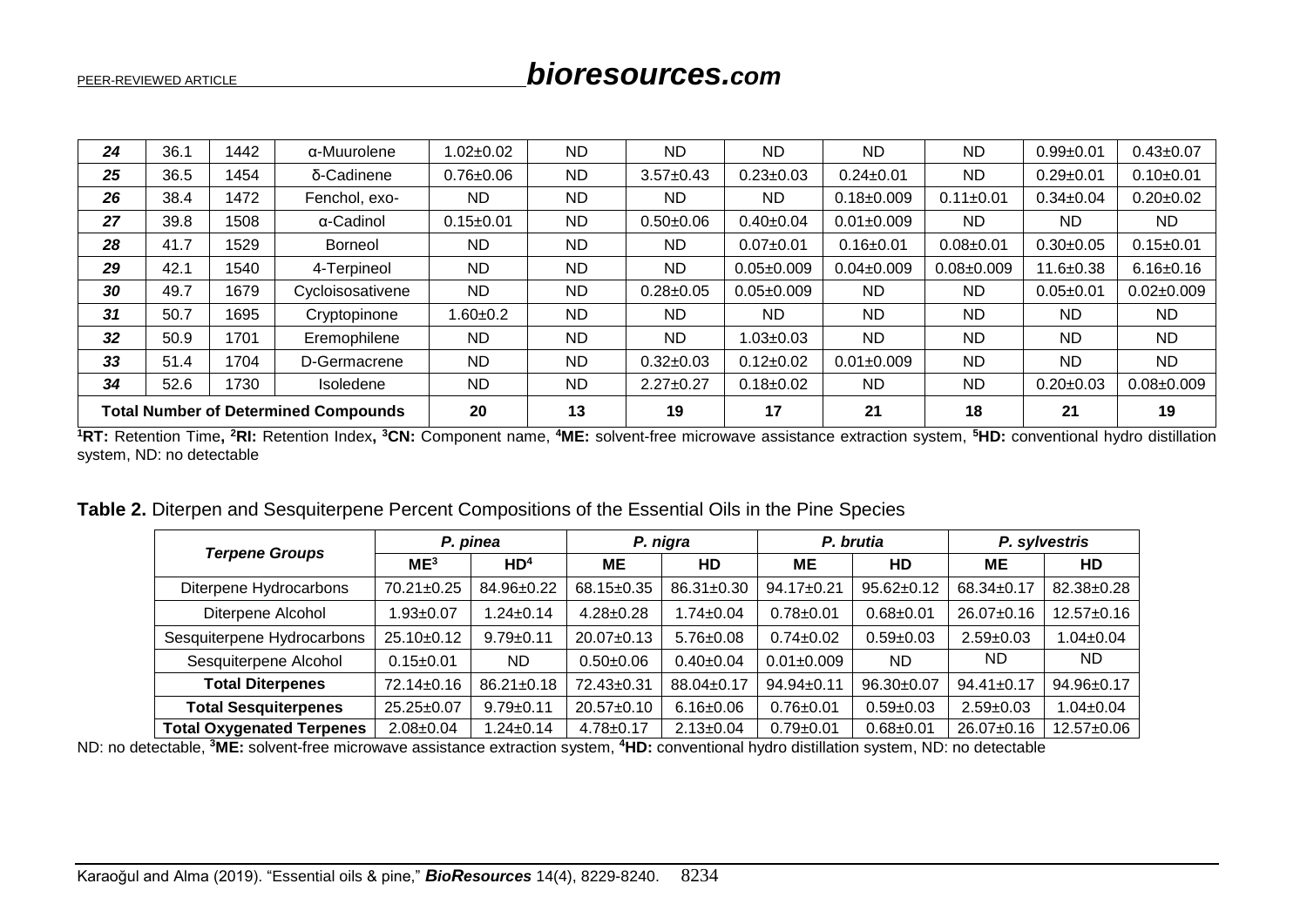

**Fig. 3.** Percent compositions of the β-myrcene, terpineol, and β-caryophyllene as the main component in the sawdust of the pine species

The diterpene hydrocarbons, diterpene alcohols, sesquiterpene hydrocarbons, sesquiterpene alcohols, total diterpenes, total sesquiterpenes, and total oxygenated terpenes of the essential oils in the pine species are shown in Table 2, Fig. 4, Fig. 5, and Fig. 6.

As can be seen from Fig. 4, the diterpene alcohols were significantly higher in the *P. sylvestris.* Besides, the diterpene alcohols of the *P. nigra, P. pinea,* and P. *brutia* were listed from increasing to low, respectively. The sesquiterpene hydrocarbons were at the highest amount in *P. pinea*, followed by in the *P. nigra.* Nevertheless, there was a small amount of sesquiterpene hydrocarbons in the *P. sylvestris* and P. *brutia.*



**Fig. 4.** Percent amount of the diterpene hydrocarbons, diterpene alcohols, and sesquiterpene hydrocarbons in the pine species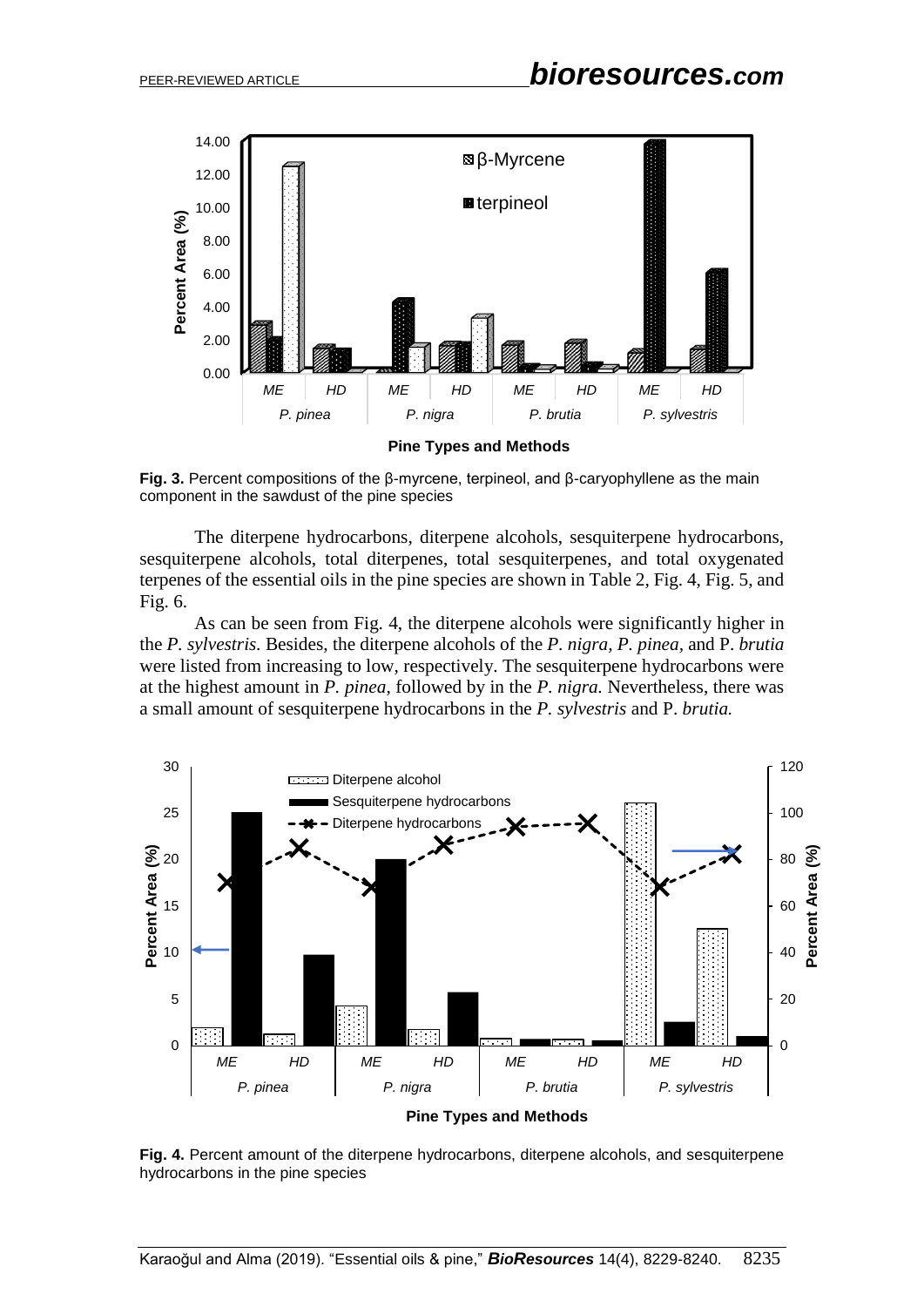More diterpene alcohol and sesquiterpene hydrocarbons were obtained by the free solvent microwave assistance extraction system. This could be attributed to the higher power of the microwave, as well as the use of less solvent, heat, and the mass transfer phenomena.

The rapid extraction efficiency of the ME accelerates the extraction under microwaves (Farhat *et al.* 2011; Desai and Parikh 2015). This phenomenon could also be explained with energy transfer correlation among biological compounds (13.6 eV), microwave energy on the extraction  $(1.24 \times 10^{-6} - 1.24 \times 10^{-3} \text{ eV})$ , covalent bond energies (5 eV), and hydrogen bond energies (2 eV) (Meullemiestre *et al.* 2014a, b). Moreover, the diterpene hydrocarbons were high for almost all species (Tumen *et al.*  2010). But the highest amount was in the P. *brutia*, followed by the *P. nigra*, *P. sylvestris*, and *P. pinea.* The conventional hydro distillation system has great potential for the diterpene hydrocarbons due to its relationship with water.



**Fig. 5.** Percent amount of the total diterpenes, total oxygenated terpenes, and total sesquiterpene in the pine species for each of the extraction methods

It is clearly evident from Fig. 5 that the total sesquiterpenes had higher potential in *P. pinea*, followed by *P. nigra.* However, there was also a lower total sesquiterpene in *P. sylvestris* and *P*. *brutia.* Moreover, the total oxygenated terpenes were considerably higher in *P. sylvestris.* Besides, the total oxygenated terpenes, in order from a high to low amount, were first in *P. nigra,* then *P. pinea,* and finally P. *brutia*. The results showed that the total sesquiterpenes and total oxygenated sesquiterpenes reached greater potentials through the ME. This phenomenon could be related to the higher power of the microwave and the less solvent used (Elyemni *et al.* 2019). Besides, the total diterpenes were high for almost all of the species, especially *P*. *brutia* and *P. sylvestris*, and was slightly lower for *P. nigra* and *P. pinea.* The HD significantly influenced the amount of the total diterpenes because of its hydrophilicity.

Figure 6 demonstrates the heat-map correlation of the pine species according to the main components, total diterpenes, total oxygenated terpenes, and total sesquiterpene in each. According to the correlation relationship of the heat-map, the higher or lower amounts are displayed in a bold red color to bold green color. *P. pinea*  and *P. nigra* were very similar according to the heat-map correlation analysis and in regard to their chemical compositions. Moreover, the *P*. *brutia* and *P. sylvestris* illustrated much similarity. The results of the chemical composition of the pine essential oil showed that the *P. pinea* and *P. nigra* were different from the *P*. *brutia* and *P. sylvestris.*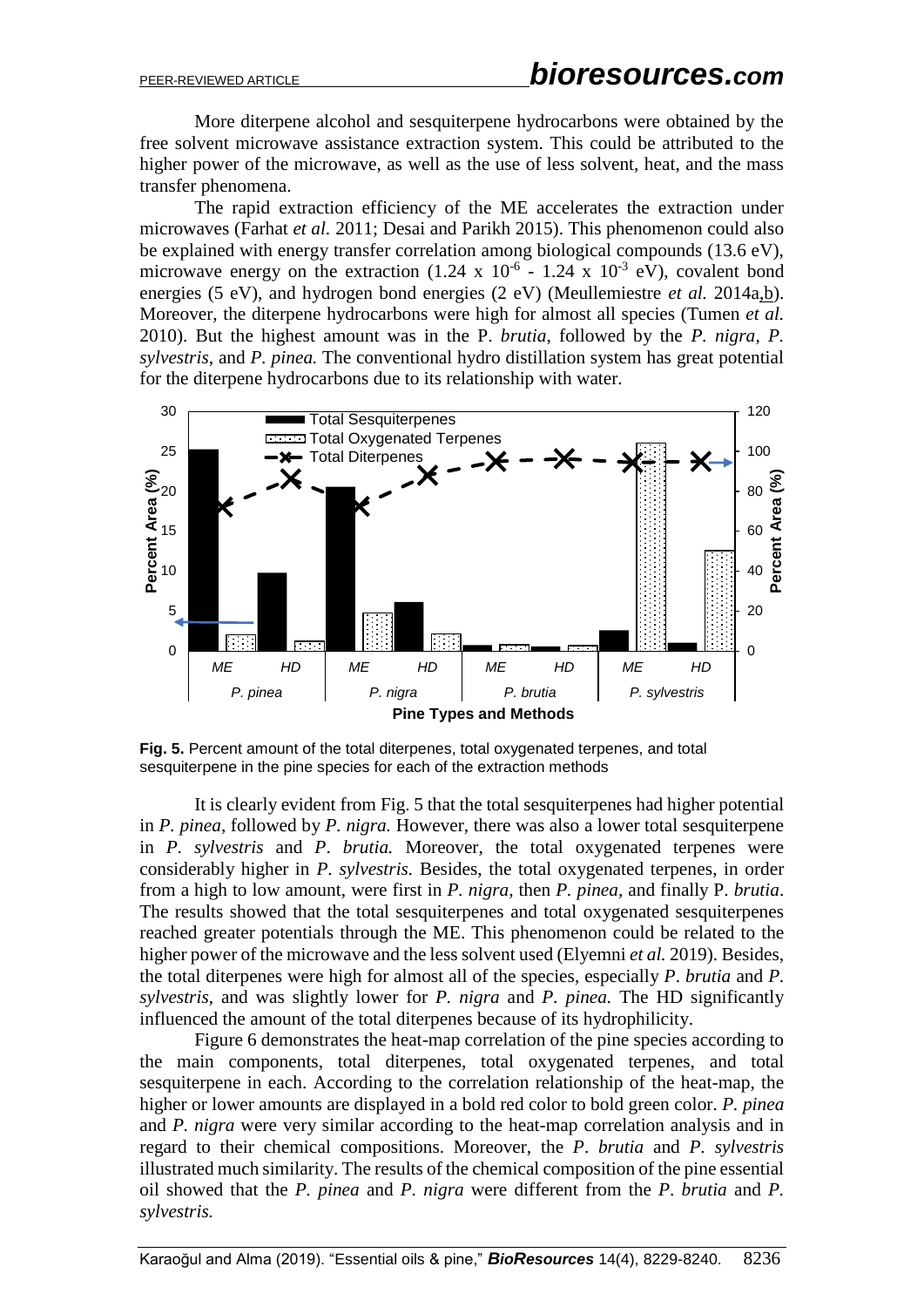

**Fig. 6.** Heat-map correlation of the pine species according to the main components, total diterpenes, total oxygenated terpenes, and total sesquiterpenes

## **CONCLUSIONS**

- 1. The essential oils of *P. pinea, P. nigra, P. brutia*, and *P. sylvestris* produced through a solvent-free microwave assistance extraction system (ME) and conventional hydro distillation system (HD) were investigated by GC-MS. The extraction methods and pine species affected the chemical compositions of the essential oils. According to the chemical compositions of the essential oils, the terpene groups were calculated as diterpene hydrocarbons, diterpene alcohols, sesquiterpene hydrocarbons, and sesquiterpene alcohols.
- 2. A total of 34 various essential oil compositions were determined for all the pine species. The main compositions of the essential oils were α-pinene, β-pinene, Dlimonene, β-caryophyllene, longifolene, β-myrcene, terpineol, eremophilene, δcadinene camphene, and 4-terpineol by ME system.
- 3. The composition of the essential oil in *P. pinea* had higher amounts of D-limonene, β-caryophyllene, β-myrcene, sesquiterpene hydrocarbons, and total sesquiterpenes. The *P. nigra* had a greater potential of D-limonene. Additionally, the *P. brutia*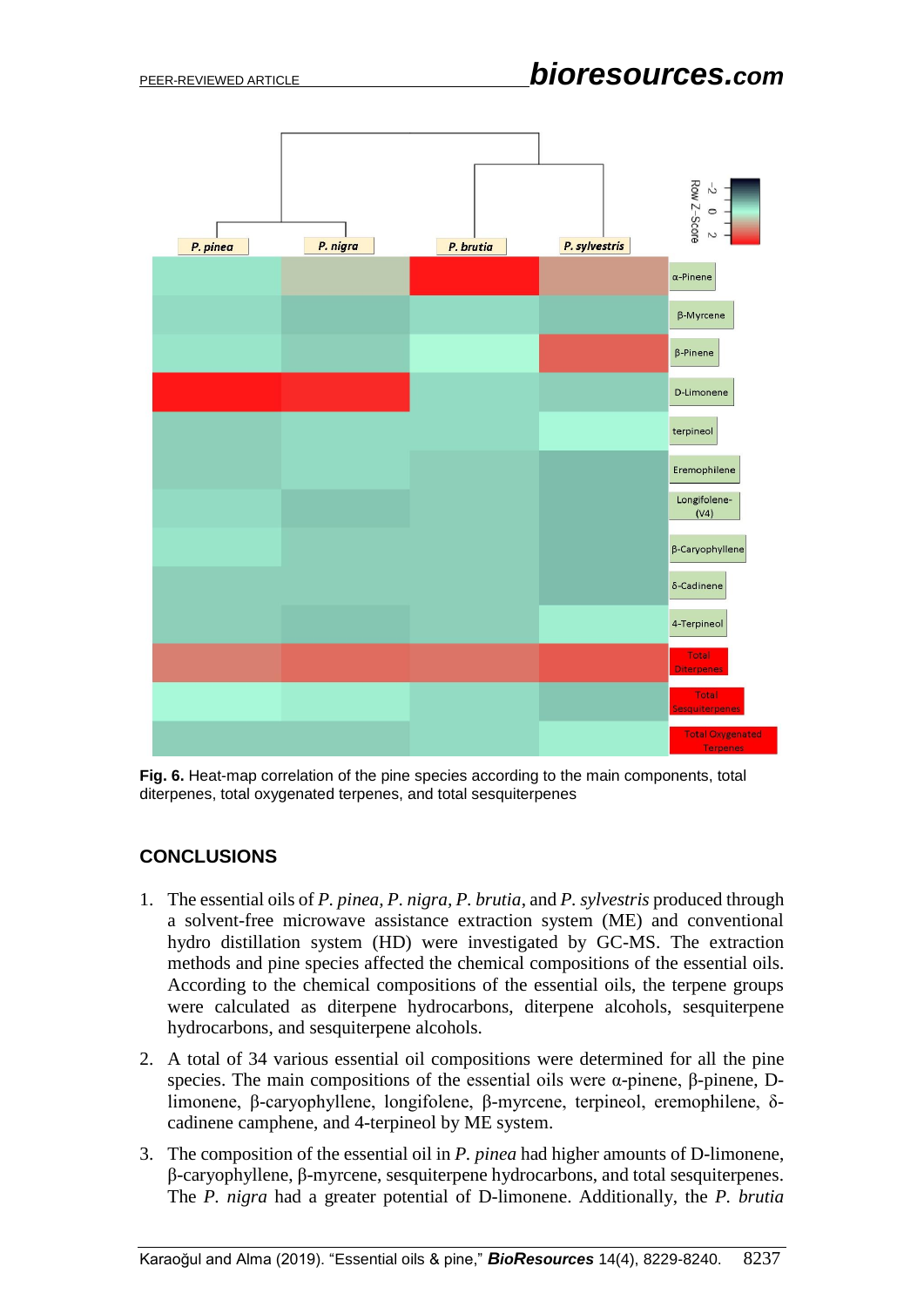illustrated higher amounts of α-pinene, diterpene hydrocarbons, and total diterpenes. Finally, the *P. sylvestris* had the highest amount of β-pinene, terpineol, diterpene alcohol, and total oxygenated terpenes.

- 4. More diterpene alcohol and sesquiterpene hydrocarbons were produced through the ME process. This could be related to the higher power of the microwave, the free solvent in the process, and their hydrophobicity. However, the HD showed higher potential for the diterpene hydrocarbons because of its hydrophilicity.
- 5. When the results of the essential oils from the pines were investigated according to the heat-map correlation, the *P. pinea* showed similarity with *P. nigra.* And also, *P. sylvestris* was similar to the *P. brutia.*
- 6. In summation, this examination demonstrates the potential importance of the diterpene alcohol, sesquiterpene hydrocarbon, and total oxygenated terpene unlike total diterpene hydrocarbon by ME system. Also, the pine wastes known as sawdust have possible value.

## **REFERENCES CITED**

- Alma, M. H., Karaogul, E., Ertas, M., Altuntas, E., Karaman, S., and Diraz, E. (2012). "Chemical composition of seed oil from Turkish *Prunus mahaleb L*.," *Analytical Chemistry Letters* 2(3), 182-185. DOI: 10.1080/22297928.2000.10648267
- Bakkali, F., Averbeck, S., Averbeck, D., and Idaomar, M. (2008). "Biological effects of essential oils – A review," *Food and Chemical Toxicology* 46(2), 446-75. DOI: 10.1016/j.fct.2007.09.106
- Desai, M. A., and Parikh, J. (2015). "Extraction of essential oil from leaves of lemongrass using microwave radiation: Optimization, comparative, kinetic, and biological studies," *ACS Sustainable Chemistry & Engineering* (3), 421-431. DOI: 10.1021/sc500562a
- Elyemni, M., Louaste, B., and Nechad, I. (2019). "Extraction of essential oils of *Rosmarinus officinalis* L*.* by two different methods: Hydrodistillation and microwave assisted hydrodistillation," *The Scientific World Journal*, 1-7. DOI: 10.1155/2019/3659432
- Farhat, A., Fabiano-Tixier, A. S., Maataoui, M. E., Maingonnat, J. F., Romdhane, M., and Chemat, F. (2011). "Microwave steam diffusion for extraction of essential oil from orange peel: Kinetic data, extract's global yield and mechanism," *Food Chemistry* 125(1), 255-61. DOI: 10.1016/j.foodchem.2010.07.110
- Fernández-Agulló, A., Freire, M. S., and González-Álvarez, J. (2015). "Effect of the extraction technique on the recovery of bioactive compounds from eucalyptus (*Eucalyptus globulus*) wood industrial wastes," *Industrial Crops and Products* 64(2015), 105-13. DOI: 10.1016/j.indcrop.2014.11.031
- Gholivand, M. B., Piryaei, M., and Abolghasemi, M. M. (2013). "Analysis of volatile oil composition of *Citrus aurantium* L. by microwave-assisted extraction coupled to headspace solid-phase microextraction with nanoporous based fibers," *Journal of Separation Science* 36(5), 872-7. DOI: 10.1002/jssc.201200674
- Ilcim, A., Alma, M. H., and Karaogul, E. (2014). "Investigation of volatile constituents in *Stachys amanica* PH Davis and *Stachys petrokosmos* Rech. fil. collected in different regions of Turkey," *Journal of Essential Oil Bearing Plants* 17(1), 49-55. DOI: 10.1080/0972060X.2013.831576
- Karaogul, E., Altuntaş, E., and Alma, M. H. (2017). "Tanenlerin quercus türlerinde sınıflandırılması ve kantitatif analizi," *Harran Üniversitesi Mühendislik Dergisi*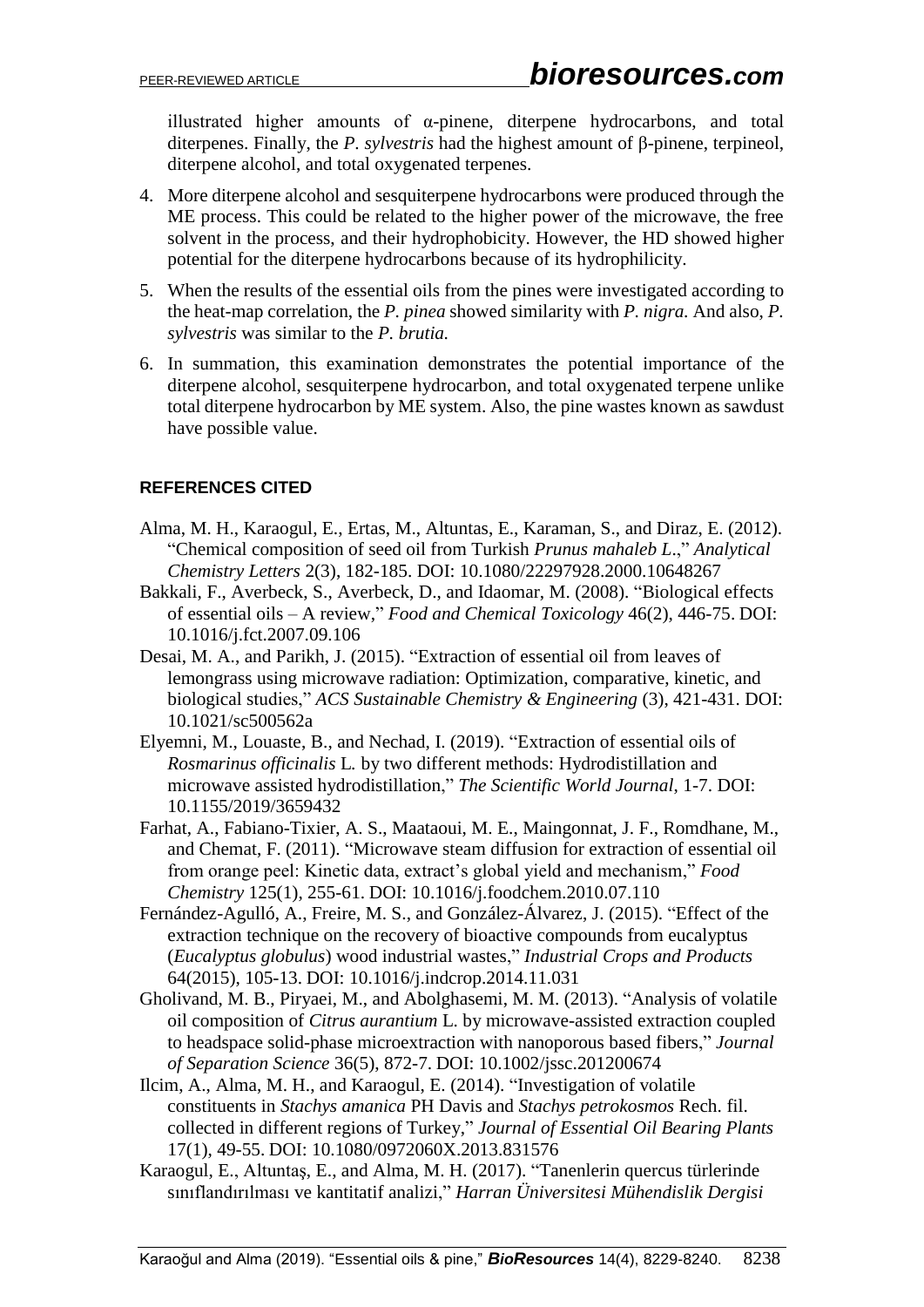(3), 17-24.

Karaogul, E., Kirecci, E., and Alma, M. H. (2016a). "Determination of phenolic compounds from turkish kermes oak (*Quercus coccifera* L.) roots by high performance liquid chromatography; Its antimicrobial activities," *Fresenius Environmental Bulletin* 25(7), 2356-63.

Karaoğul, E., and Alma, M. H. (2018). "Enzimatik, asidik ve sulu ekstraksiyon metotları ile çiriş (*Asphodelus aestivus* Brot.) yumrularının HPLC ile şeker kompozisyonları," *Ormancılık Araştırma Dergisi* 5(1), 64-73.

Kiyama, R. (2017). "Estrogenic terpenes and terpenoids: Pathways, functions and applications," *European Journal of Pharmacology* 815(15), 405-15. DOI: 10.1016/j.ejphar.2017.09.049

Marriott, P. J., Shellie, R., and Cornwell, C. (2001). "Gas chromatographic technologies for the analysis of essential oils," *Journal of Chromatography A.* 936(1-2), 1-22. DOI: 10.1016/S0021-9673(01)01314-0

Megawati, X., Fardhyanti, D. S., Sediawan, W. B., and Hisyam, A. (2019). "Kinetics of mace (*Myristicae arillus*) essential oil extraction using microwave assisted hydrodistillation: Effect of microwave power," *Industrial Crops and Products* 131(2019), 315-22. DOI: 10.1016/j.indcrop.2019.01.067

Mellouk, H., Meullemiestre, A., Maache-Rezzoug, Z., Bejjani, B., Dani, A., and Rezzoug, S. A. (2016). "Valorization of industrial wastes from French maritime pine bark by solvent free microwave extraction of volatiles," *Journal of Cleaner Production* 112(5), 4398-405. DOI: 10.1016/j.jclepro.2015.06.129

- Meullemiestre, A., Kamal, I., Maache-Rezzoug, Z., Chemat, F., and Rezzoug, S.-A. (2014a). "Antioxidant activity and total phenolic content of oils extracted from Pinus pinaster sawdust waste. Screening of different Innovative isolation techniques," *Waste and Biomass Valorization* 5(2), 283-292. DOI:10.1007/s12649-013-9237-8
- Meullemiestre, A., Petitcolas, E., Maache-Rezzoug, Z., Ginies, C., Chemat, F., and Rezzoug, S.-A. (2014b). "Isolation of volatils from maritime pine sawdust waste by different processes: Ultrasound, microwave, turbohydrodistillation, and hydrodistillation," *Wood Material Science & Engineering* 9 (2), 76-83. DOI:10.1080/17480272.2014.881915

Orio, L., Cravotto, G., Binello, A., Pignata, G., Nicola, S., and Chemat, F. (2012). "Hydrodistillation and *in situ* microwave-generated hydrodistillation of fresh and dried mint leaves: A comparison study," *Journal of the Science of Food and Agriculture.* 92(15), 3085-3090. DOI: 10.1002/jsfa.5730

- Rodríguez-Rojo, S., Visentin, A., Maestri, D., and Cocero, M. J. (2012). "Assisted extraction of rosemary antioxidants with green solvents," *Journal of Food Engineering* 109(1), 98-103. DOI: 10.1016/j.jfoodeng.2011.09.029
- Salem, M. Z. M., Zeidler, A., Böhm, M., Mohamed, M. E. A., and Ali, H. M. (2015). "GC/MS analysis of oil extractives from wood and bark of Pinus sylvestris, *Abies alba*, *Picea abies*, and *Larix decidua*," *BioResources* 10(4), 7725-7737.
- Tumen, I., Hafizoglu, H., Kilic, A., Donmez, I. E., Sivrikaya, H., and Reunanen, M. (2010). "Yields and constituents of essential oil from cones of Pinaceae spp. natively grown in Turkey," *Molecules* 15(8), 5797-806. DOI: 10.3390/molecules15085797.
- Ustun, O., Sezik, E., Kurkcuoglu, M., and Baser, K. H. C. (2006). "Study of the essential oil composition of *Pinus sylvestris* from Turkey," *Chemistry of Natural Compounds* 42(1), 26-31. DOI: 10.1007/s10600-006-0029-2